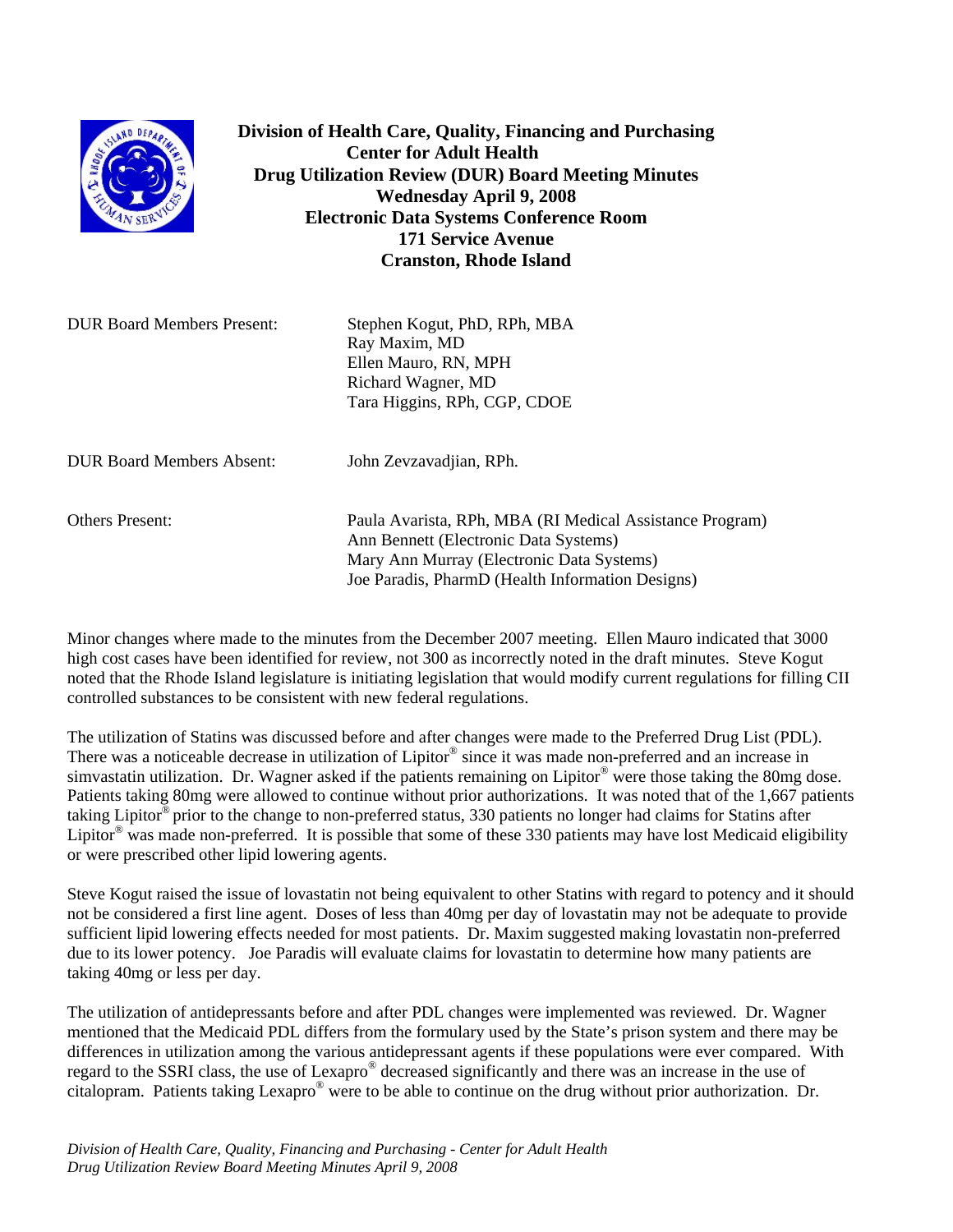Wagner asked if it could be determined if patients taking Lexapro were switched to citalopram or was there an interruption in therapy.

The use of other antidepressants was reviewed. It was noted that the use of Cymbalta<sup>®</sup> and Effexor  $XR^{\circledast}$  were reduced after these agents were made non-preferred. There was an increase in the use of venlafaxine immediate release. There was some discussion as to why Effexor  $XR^{\circ}$  was not given preferred status. Wellbutrin  $XL^{\circ}$  was chosen as the preferred long acting agent in this class by the P&T Committee. It was noted that of 564 patients taking Cymbalta® before its preferred status was changed, only 21 patients were found to have no claims for any antidepressant agent after Cymbalta® was made non-preferred. Board members asked if it is possible that some patients taking Cymbalta® were on duplicate antidepressant therapy prior to the change in the preferred status of the drug. Was it possible that Cymbalta® was discontinued and patients continued on single drug therapy, when some may still have required multiple drug therapy? Joe Paradis will go back and evaluate patients taking Cymbalta® prior to the change in preferred status.

Paula Avarista reviewed recent changes to the PDL. There is currently an average 85% compliance rate with prescribing of preferred drugs. Recent cost savings estimates are that there has been \$2.5 million in savings achieved due to changes in utilization to preferred agents and supplemental rebates.

There was discussion about the PDL and how cost effective it is and what impacts switching patients to preferred agents may have. Board members expressed concerns that therapy for those patients taking non-preferred agents may be interrupted or other unintended consequences may result. There was concern that resulting drug cost savings may be offset by other costs. Specifically Board members were concerned about the prior authorization process and how other states are handling the atypical antipsychotic agents. Joe Paradis was asked to present at the next Board meeting how many other states include or exempt the atypical antipsychotic agents from their PDLs. Also if atypical antipsychotic agents continue to be exempt from the PDL in Rhode Island, what others measures can be taken to insure atypical agents are used in a manner that reflects best practices. Interventions such as dose optimization or limiting therapeutic duplication of atypical agents could be evaluated.

Ellen Mauro discussed two programs, Connect Care Choice and Rhody Health Partners. Connect Care Choice has approximately 1,400 patients enrolled. Connect Care Choice is an added benefit to the traditional fee-for-service program. Rhody Health Partners is administered by Unitedhealthcare of New England and Neighborhood Health Plan of Rhode Island. Fee-for-service patients have been automatically enrolled in this program but have the option to stay in the traditional fee-for-service program.

The implementation of using tamper proof Rx pads was discussed. The Rhode Island Board of Pharmacy is considering regulations that would make the use of tamper Rx pads mandatory for all prescriptions filled in the state.

The use of NPI numbers was discussed. As of May 23, 2008 all claims must have a valid prescriber NPI number in order to be processed. NPI numbers are being added to the provider master file by EDS.

The utilization of carisoprodol was discussed. Since the drug metabolizes to meprobamate, many other State Medicaid Programs limit the drug or require prior authorization. Tara Higgins indicated that a prior authorization was implemented by Blue Cross of Rhode Island, but it was recently repealed and now the drug has strict quantity limits. Last month there were 74 patients who had exceptions to the overuse of carisoprodol criteria with an average of about 200 patients on the drug during any given month. The possibility of adding quantity limits on the drug was discussed. Dr. Maxim suggested that patients should not be started on the drug and that other muscle relaxants should be used as first line agents. Dr. Wagner suggested that if limits are added for the drug, all prescribers of the drug should be notified prior to the limits being implemented. Steve Kogut suggested other drug use among carisoprodol users be evaluated, such as narcotics and other drugs with CNS effects.